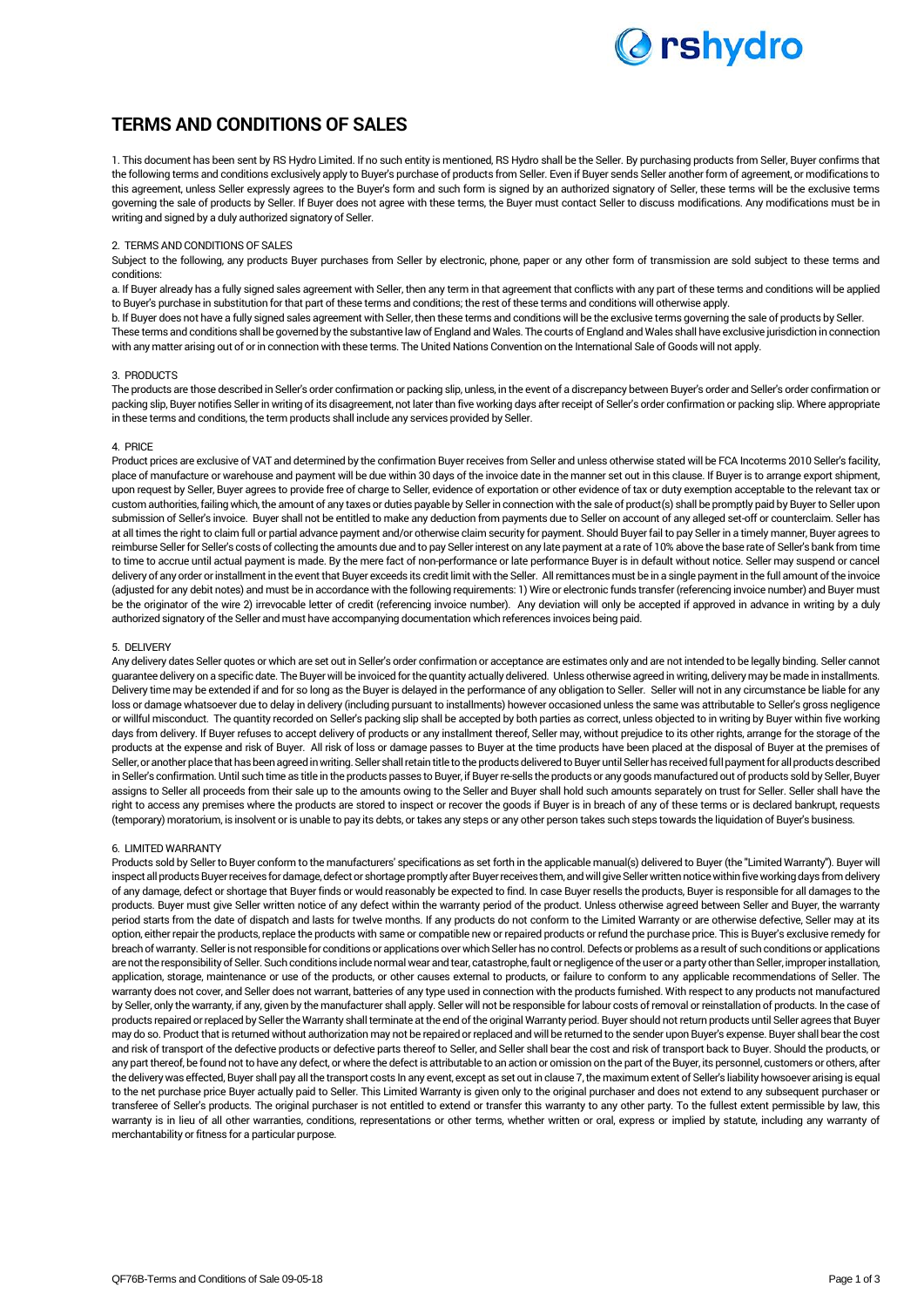

# 7. LIMITATION OF CLAIMS

Seller will not be responsible for any harm arising out of Buyer's purchase, possession or use of any products supplied by Seller, Buyer's use of any function on Seller's websites or any technical advice Seller may offer, except as agreed in the Limited Warranty set out above or in case of gross negligence or willful misconduct to the extent such is attributable to Seller. Seller will not be liable for indirect or consequential damages, including, but not limited to, loss of profits, cost of any substitute for the products Buyer bought, claims of third parties or injury to person or property. Seller shall not be liable for any damage, injury, contamination or loss resulting in connection with breach by Buyer of its obligations under clause 13 and Buyer shall indemnify and hold Seller, its employees, suppliers and sub-contractors harmless against all claims, costs, loss or damages in connection with such breach. Conditions limiting, excluding or establishing liability, which can be invoked by suppliers or independent contractors of Seller against Seller in respect of the goods delivered, may also be invoked against Buyer. Nothing in clause 6 and clause 7 or in any other part of this agreement is intended or shall be construed as excluding or limiting Seller's liability for (1) damage ensuing from fraud, gross negligence or willful misconduct by Seller (not including employees, subcontractors or agents) or its executive management; or (2) any other liability that cannot be excluded or limited under applicable law.

# 8. TECHNICAL ADVICE AND OTHER SERVICES

Buyer is responsible for the design, configuration, integration, testing and labeling of any system that Buyer makes using products Buyer buys from Seller and Buyer will not rely on anything on Seller's web site or any statement by Seller about the suitability of products or services Seller provides. Buyer is responsible for testing and investigating products sold by Seller enough to form an independent judgment concerning their suitability for the use, conversion or processing intended by Buyer and will not make any claim against Seller based on Seller's technical advice, statements, data, services or recommendations.

#### 9. PATENTS

Seller warrants that products furnished hereunder shall be delivered free of any rightful claim of any third party for infringement of any valid US or European patent. If notified promptly in writing by Buyer and given authority, information and assistance, and contingent upon Buyer not taking any position adverse to Seller in connection with such claim, Seller shall defend, or may settle at its expense, any suit or proceeding against Buyer so far as based on a valid claim for infringement which would result in a breach of the warranty stated in this section and Seller shall pay all damages and costs awarded therein against Buyer due to such breach. In case any product or part thereof is in such suit held to constitute such an infringement and the use for the purpose intended of said product or part is enjoined, Seller shall, at its expense and option, either procure for Buyer the right to continue using said product or part, or replace same with a non-infringing product or part, or modify same so it becomes non-infringing, or remove the product and refund to Buyer the purchase price (less reasonable depreciation for any period of use) and any transportation costs separately paid by Buyer. The foregoing states the entire liability of Seller for patent infringement by the products or any part thereof and is subject to Buyer promptly informing Seller of any claim and allowing Seller full conduct of the claim. This does not apply to any product or part specified by Buyer or manufactured to Buyer's design, or to the use of any product furnished hereunder in conjunction with any other product in a combination not furnished by Seller as a part of this transaction. As to any such product or part, or use in such combination, Seller assumes no liability whatsoever for patent infringement and Buyer will hold Seller harmless against any infringement claims arising there from.

# 10. EVENTS BEYOND SELLER'S CONTROL

Seller is entitled to invoke force majeure if the implementation of the agreement is, in whole or in part, temporarily or not, prevented or impeded by circumstances reasonably out of its control, including, but not limited to, extreme weather conditions, natural catastrophe, warfare, fire, government commission, site or building blockades, transport interruptions, strikes, specific work interruptions or work-to rule slowdowns and lockout, machine breakdown, delay in the provision to Seller of parts, good or services ordered from third parties, accidents and interruptions of business operations. In the event of force majeure on the part of Seller, Seller shall not be liable and its obligations are suspended. If the force majeure lasts longer than 90 days, both Seller and Buyer are authorized to rescind the non-feasible parts of the agreement by a written declaration.

#### 11. SOFTWARE LICENSE

As used in these terms and conditions, the term "Software" means a machine-readable, object code form only, computer program or compilation of data that is fixed in any tangible medium of expression, or any storage medium from which the program may be perceived, reproduced or otherwise communicated with the aid of a machine or device, and shall include without limitation any of Seller's proprietary operating software, provided for the ordinary operation of the products, any optional software to enhance the operation of the product, as well as any upgrades or revisions of this material Seller provides in fulfillment of a specific written commitment or otherwise. Nothing herein shall be deemed to create an obligation on the part of Seller to provide any support, upgrades or revisions to any Software other than pursuant to a separate written obligation to do so. Buyer is granted a limited license for any Software and related User Documentation delivered by Seller, whether as part of any product or separately. Buyer is not granted a license for any other software or documentation. This limited license allows Buyer to: 1) use the Software and User Documentation only on the products on which it is installed at the time of delivery or, if the Software is supplied separately, in connection with products supplied by Seller; and 2) make one copy of the Software in machinereadable form solely for backup purposes, provided that Buyer must reproduce on any such copy the copyright notice and any other proprietary legends that were on the original copy. Buyer must obtain a supplementary license from Seller (which Seller may or may not grant in its sole discretion) before using the Software in connection with any other equipment or for any other purpose. Buyer shall have no other rights under this license. Buyer may not distribute copies of the Software or User Documentation to others or electronically transfer the Software from one computer to another over a network. The Software contains trade secrets of Seller. In order to protect such trade secrets, Buyer may not modify, decompile, reverse engineer, disassemble, or otherwise reduce the Software to a human-perceivable form. Buyer may not modify, adapt, translate, rent, lease, loan, resell for profit or other purpose, distribute, network, or create derivative works based upon the Software or any part thereof. All Software and User Documentation is protected by the copyright laws, works of authorship, and UK, US and European patents and by applicable international treaties. No license under such rights is transferred to Buyer, except as specifically provided above. All Software provided by Seller remains Seller's property. If Buyer receives any Software that renders other Software that Buyer then has redundant, Buyer must return the redundant Software to Seller.

#### 12. REGULATORY APPROVAL COMPLIANCE

Seller will give Buyer, if possible, approval certifications on request and Buyer will provide these to all those required by law to receive them. Buyer agrees to dispose of products and/or disposable packaging as required by any applicable disposal or recycling laws.

#### 13. EXPORT CONTROL COMPLIANCE

Buyer undertakes to Seller that any products, technology or software which Buyer receives from Seller will only be exported by Buyer in compliance with applicable export control laws. Buyer agrees that it will not use or knowingly support the use by others of such products, technology or software in the design, development, production or use of nuclear, chemical or biological weapons or ballistic missiles, delivery systems, nuclear explosive activity or unsafeguarded nuclear fuel cycle.

#### 14. ELECTRONIC COMMERCE

Seller may offer products for sale using the Internet, e-mail or other computer-based electronic communications methods. All sales of products made using any such method will be governed by these terms, the terms of the governing sales agreement, and by any additional terms set out or referenced in Seller's Internet site or electronic communications. In the event of any conflict between any provisions in the governing sales agreement or such additional terms and these terms and conditions, the provisions in the governing sales agreement or such additional terms shall prevail. Buyer may not share any password, access code or similar credential which may be issued to it by Seller, and Seller reserves the right to suspend or revoke any such credential. Buyer is solely responsible for ensuring the security and integrity of its ordering process. Any information provided by Seller via any Internet site or electronic communication (1) is subject to correction or change without notice, and (2) is provided for the sole use of Buyer for purposes of facilitating individual transactions involving the purchase and sale of Seller's products. Buyer agrees that it shall not rely upon any such information for any purpose other than making individual purchases and shall not seek to assert such information against Seller for any other purpose. Buyer specifically agrees that Seller may issue electronic order acceptances or confirmations and electronic invoices for any purchases of products made using the Internet, e-mail or any